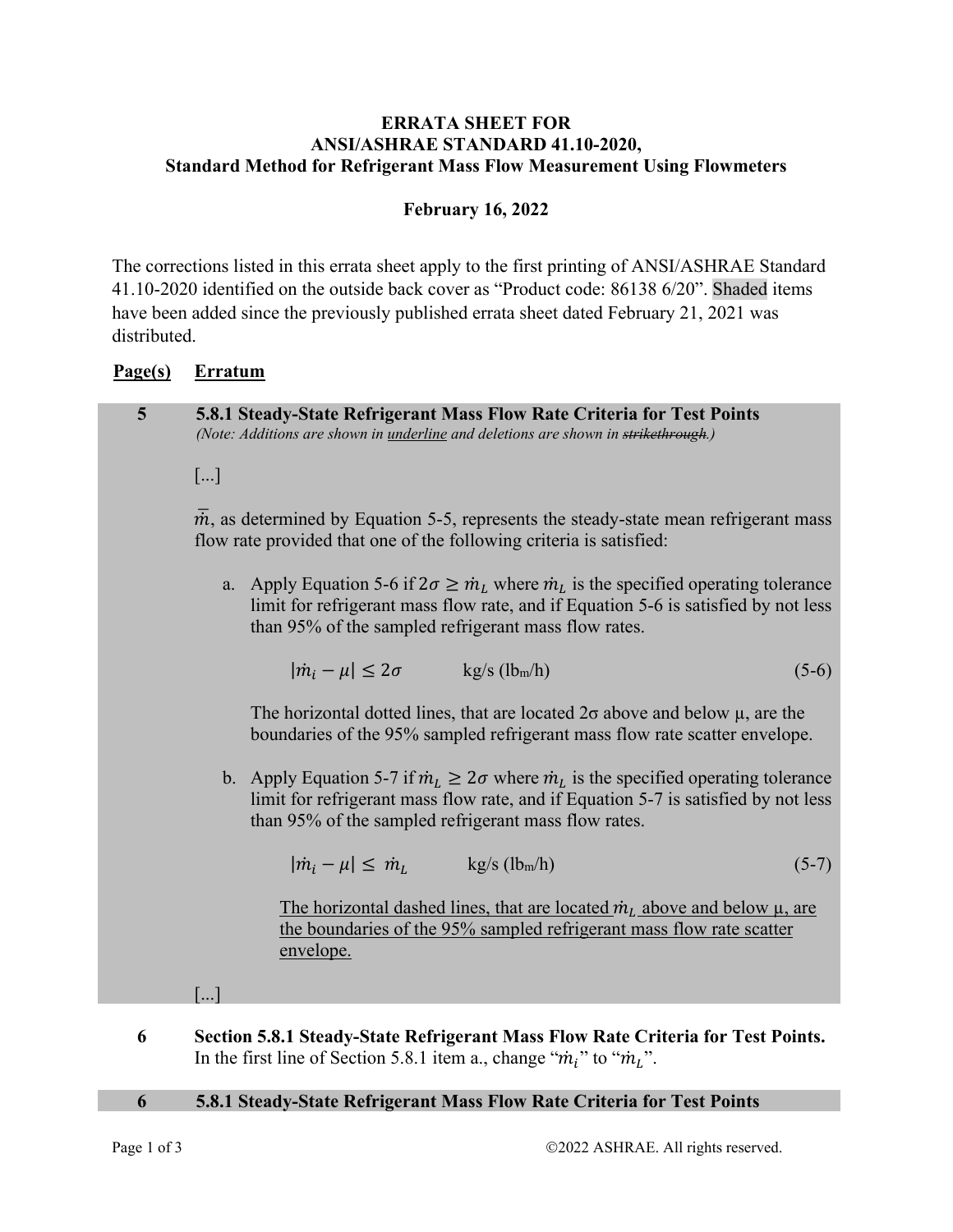# [...]

## **Published Figure 5-1:**



## **New Figure 5-1:**



**Figure 5-1 Graphical illustration of the method for determining the steady-state refrigerant mass flow rate criteria for test points.**  […]

### **7 5.8.2 Steady-State Refrigerant Mass Flow Rate Criteria for Targeted Set Points**  [...]

### **Published Figure 5-2:**